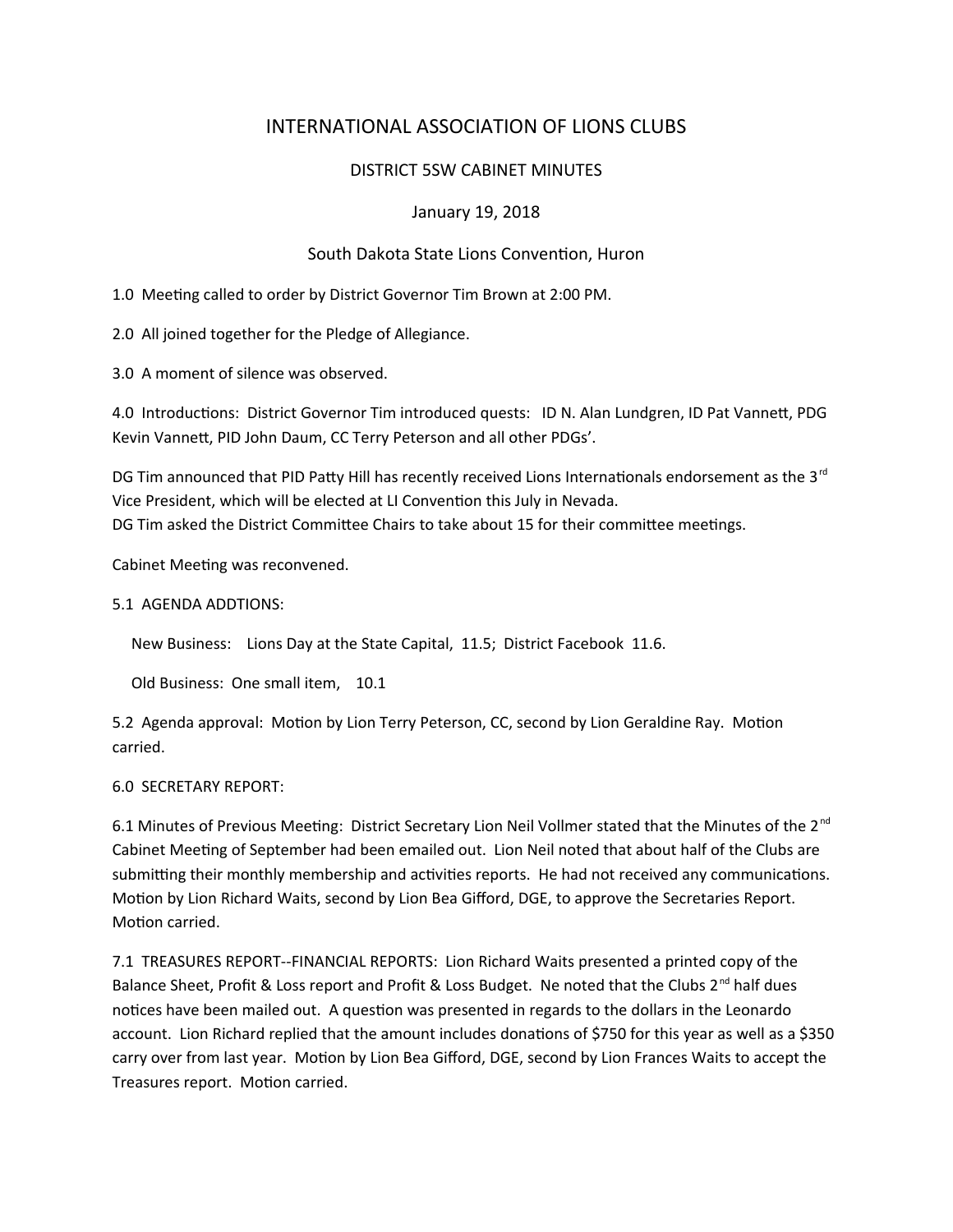8.1 DISTRICT GOVERNOR REPORT: DG Tim noted that his year as Governor is half over already and has learned how unique each of the Clubs is with the projects that they do that fits the needs of their community. He has visited most of the Clubs and will visit the rest very soon. He plans to concentrate on spreading the word on increasing membership at the Club level for the rest of his year. He believes that Club Service Activities lead to new members. He reminded everyone that people join Clubs in order to do things within their community. He wrapped up his report by thanking Lions Bea Gifford, DGE, and Lion Linda Vollmer, 1st VDG, for their support and work.

## 9.0 CABINET COMMITTEE REPORTS

9.1 ADMINISTRATIVE COMMITTEE---DGE Bea Gifford asked the Administrative Chairs to present a brief report of their activities:

DISTRICT FACEBOOK---Lion Brittany Tomich gave a brief history of how she and Daryl Moll have progressed with getting the Facebook page up and going. She noted that they sent a letter out to all Club Presidents and Secretaries with instructions on using the Page. She encouraged Clubs and Members to use it as a way to share Club activities. Lion Bea stated that she feels that the more visible Lions can be, the better off Lions will be.

CONSTITUTION & BY-LAWS---Lion Stan Anker discussed the procedure that will be used for the elections to the Lions Foundation Board and Lions Sight & Health Board. The elections will be held during the District Business Meeting on Saturday and he will conduct them. He stated that he is writing a District Policy Manual and plans to present it for adoption at the 2018 Fall Rally. He then address the District 5SW/SE Memorandum of Agreement. He feels that the current issue is outdated with references to a joint State Lions Newspaper and annual adoption of it. He stated that if we cancel our participation in it, that would not stop us from doing things that we currently do together within the State.

LCIF---PDG Doug Scheller reported on the Measles Initiative fund raiser by LCIF. There was a promised matching of funds by the Gates Foundation for up to \$30 million raised by December 31. Lion Doug stated that the funds raised was not completely known yet but that the target was close to having been reached.

GLOBAL LEADERSHIP----PDG Doug Scheller stated that he has been working on the Vice Distrcit Governor training at the MD level.

GLOBAL MEMBERSHIP---PCC Ken Wetz reported that 11 of our District Clubs are flat in membership this year, 13 Clubs are minus for the year and 9 Clubs are positive for the year. As a District, we are a minus 4 for the year. MD5 is minus 174 for the year. Lion Ken stated that it is not too late to meet the District Governors Membership goal for each Club and that all we have to do is to ask those people who are waiting to be included in this wonderful service organization.

9.2 SERVICE COMMITTEE---1<sup>st</sup> VDGE Linda Vollmer reported summaries as follows:

PUBLIC RELATIONS/NEWSLETTER-Lion Linda stated that CC Terry Peterson has published the Lions Pride 4 times so far this year. He plans on 3 more issues this year. He states that he is receiving great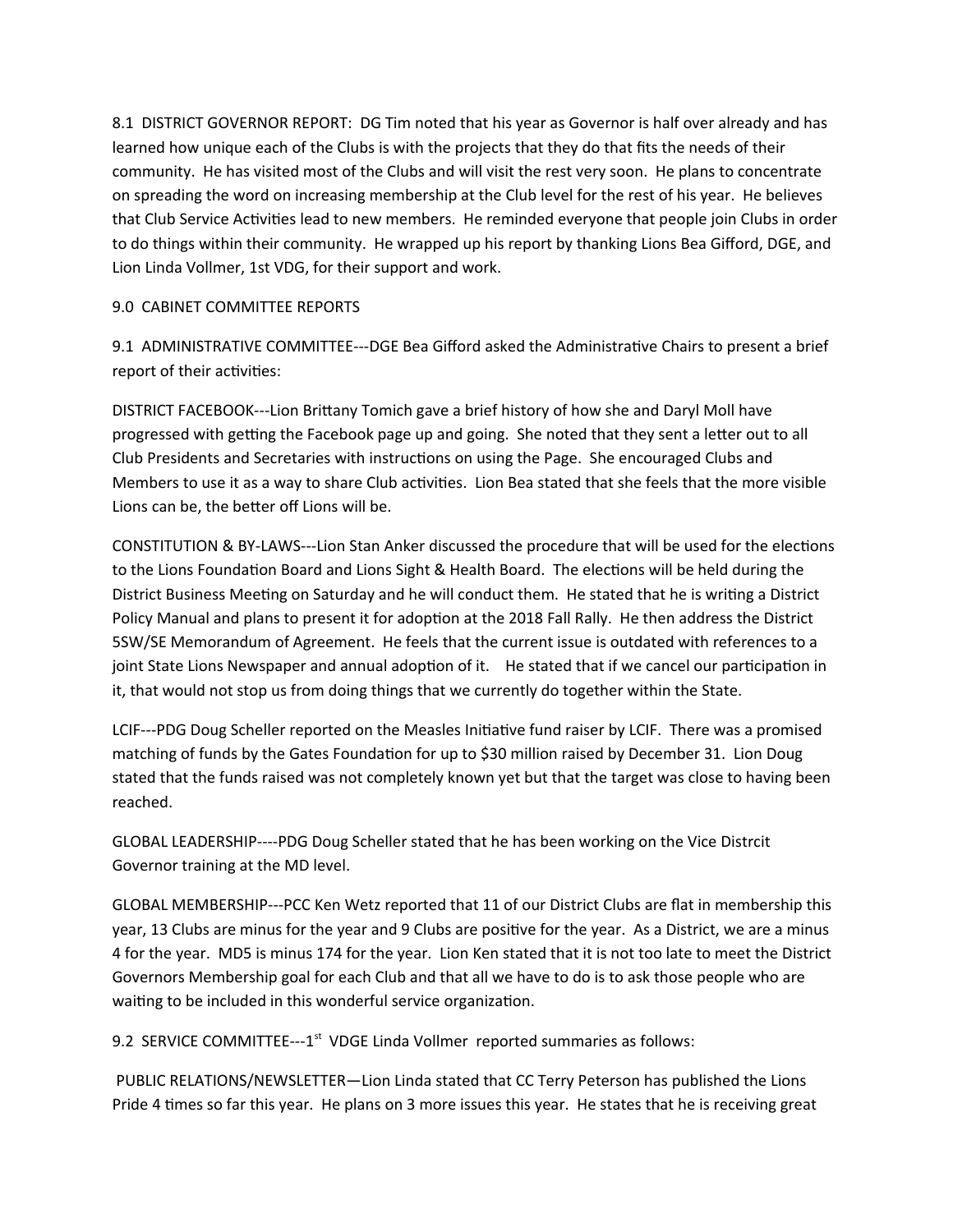support from the Clubs with their information. He uses the "Bits & Pieces" section to highlight Club Activities. He appreciates the photos that Clubs send to him.

SPEECH, HEARING, SIGHT & VISION-PDG Lion Ken Gifford reported that 14,385 kids were screened last Lions year, a record year. As of the end of November this Lions year, over 16,000 kids have been screened. Another record will be achieved. He noted that Clubs are still collecting eye glasses for the Foundation.

ENVIRONMENTAL—Chair Lion Ken Miller reported that the tour that he lined up to the Dry Fork Power last October was well received with 11 Lions attending. This facility is working on finding the most beneficial capture and utilization process of CO2, a major by-product of Coal generated power plants. He is working on another tour for this Fall.

LEADER DOG-Lion Donna Wetz reported that 17 Clubs from SW have made a contribution for operating expenses at Leader Dog. These have amounted to \$3097.60. She also noted the new event that the Lemmon Club had recently, "Dining in the Dark". Blind folds were given to participants and then they were given a meal to eat. It was very educational. She noted that the Newell Lions Club is planning to host such an event this Spring.

PEACE POSTER----Lion Geraldine Ray reported on the District Contest this year. There were 9 Clubs who sponsored a local contest. The District winner was from the Piedmont Valley Club. As soon as the 2018-19 Theme is announced, she will get that information out to the Clubs.

DIABETES----PDG Charles Edwards reported on their Clubs Dining in the Dark event. It was very successful and educational.

LEO----Lion Jan Endes stated that the White River Club is considering starting a Leo Club in their School.

9.3 REGION CHAIR---No Zone Chairs report.

10.0 OLD BUSINESS:

PDG Ken Gifford reminded Lions that scams aimed at Lions Clubs are still going on and that Club Officers need to be very careful when they receive any emails instructing them to send money anywhere.

11.0 NEW BUSINESS:

11.1 Fall Rally 2018 Report: Lion Bea Gifford, DGE, reported that the Rally will be held on Oct 5 & 6 in Hill City. It will be sponsored by the Clubs in Zone 4 and will be held at the Comfort Inn Hotel. Friday Night Special will be a Chuck Wagon meal and entertainment held in a "Barn". Lion Bea also noted that the 2019 State Convention will be held in Spearfish and hosted by the Spearfish Lions.

11.2 S. D. Lions Foundation Report: Foundation Executive Jennifer Sigette reminded Lions of the Board Member election on Saturday District Business Meeting. She reported that the Kids See program is "just exploding" and reminded Lions that their Clubs can have the Kids See Van in their communities simply by reserving it. This can be any time of the year. She noted that ladies at the State Womens Prison have